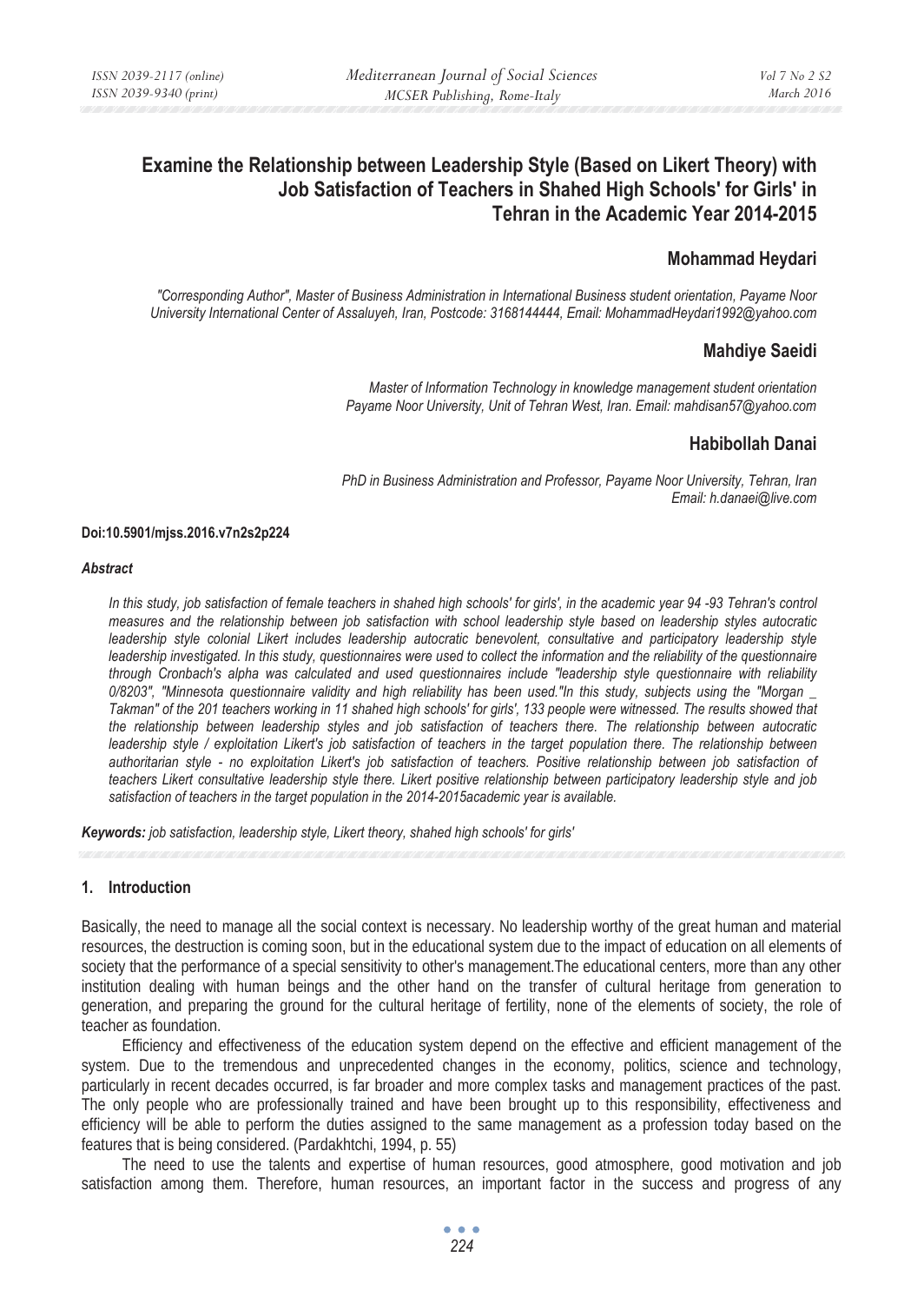| ISSN 2039-2117 (online) | Mediterranean Journal of Social Sciences | Vol 7 No 2 S2 |
|-------------------------|------------------------------------------|---------------|
| ISSN 2039-9340 (print)  | MCSER Publishing, Rome-Italy             | March 2016    |

organization and no organization without it would not be able to achieve all their goals. (Hoy and Myskel, 1992, p. 18)

Considering the importance of leadership and management in schools and the importance of teachers 'job satisfaction as key elements in the school, in this study, job satisfaction of female teachers in shahed high schools for girls' in Tehran measure in academic year 94-93, and relationship satisfaction. Work with school leadership style based on the Likert leadership styles, including colonial autocratic leadership style, authoritarian leadership benevolent, consultative and participatory leadership style leadership investigated.

#### **2. Questions and Research Hypotheses**

#### *2.1 The main research question*

1. Does the leadership style of Likert view the job satisfaction of teachers in society, there is a significant statistical relationship?

#### *2.2 Secondary research questions*

- 1. Is the exploitative autocratic leadership style of managers with job satisfaction of teachers in society, there is a significant statistical relationship?
- 2. are the benevolent autocratic leadership style of managers with job satisfaction of teachers in society, there is a significant statistical relationship?
- 3. did the consultative leadership style of managers with job satisfaction of teachers in society, there is a significant statistical relationship?
- 4. are the participatory leadership style of managers with job satisfaction of teachers in society, there is a significant statistical relationship?

#### **3. Research Hypotheses**

- *3.1 The main hypothesis of the research* 
	- 1. The Likert leadership style from the perspective of the job satisfaction of teachers in the target population, there is a significant relationship.

#### *3.2 Secondary research hypotheses*

- 1. Exploitative autocratic leadership style of managers with job satisfaction among teachers in the target population, there is a significant relationship.
- 2. The benevolent autocratic leadership style of managers with job satisfaction of teachers in the target population, there is a significant relationship.
- 3. Consultation between managers' leadership style and job satisfaction of teachers in the target population, there is a significant relationship.
- 4. Participatory leadership style of managers with job satisfaction among teachers in the target population, there is a significant relationship.

#### **4. Theory and Literature**

# *4.1 Literature*

#### *4.1.1 Define leadership*

Leadership is the art or science of influence on the parties in accordance with their wishes in order to achieve the goals set by step. (Abbaszadegan, 1997, p. 28)

"George Tery" Leadership is about influencing people to act so that willingly strive for the goals of the group. (Hersey and Blanchard, To understand the meaning of leadership should consider three main variables:

(A) leader (the person who will change the behavior of others to benefit the organization and the goal)

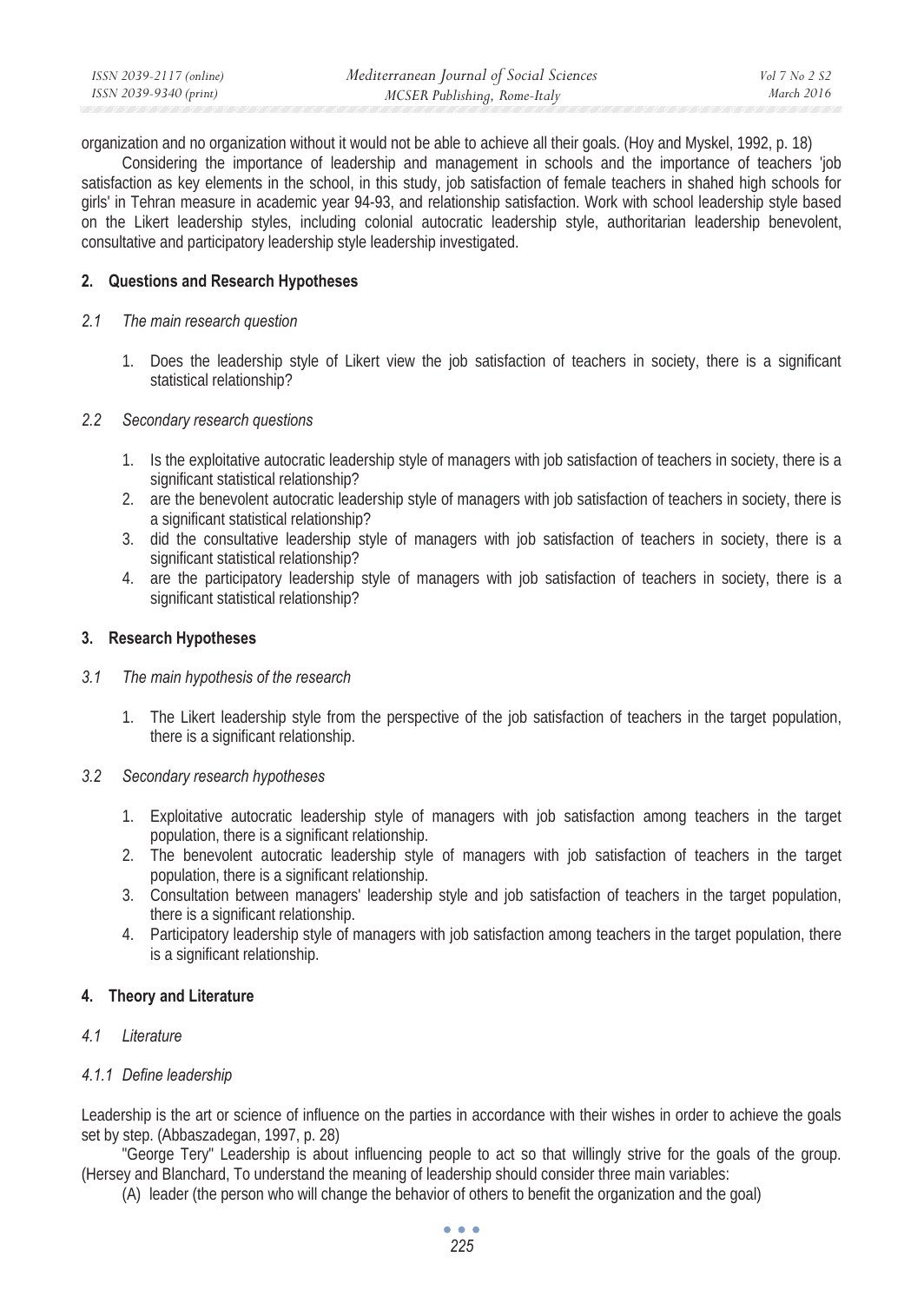- (B) The followers or subordinates (people who bring to bear on the organization of cooperation required)
- (C) Environment (an environment with specific characteristics that require a team to achieve a common goal to work) (Abbaszadegan, 1997, p. 291)

Leadership means of attracting people and influence them so that people voluntarily accept personality and individual leaders in a certain situation. (Mir Kamali, 1999, p. 74)

#### *4.1.2 Defined Likert's leadership style*

"Likert" The study found that the most common styles of leadership can be shown on a continuum from one to four systems this system can be described as follows.

Authoritarian leadership system of exploitation: this kind of leadership to subordinates did not have trust and confidence in the process of decision-making because they rarely see. All decisions and targets through the chain of command at the helm done and taken down. These hands are forced by fear, intimidation, punishment, rewards incidental physiological and safety at work and satisfaction. Little interaction occurs between the supervisor, and subordinate are usually associated with fear and suspicion. Tight control process focused on the supreme leader is usually held under these conditions is a non-official which opposes the organization's objectives.

The two leader's benevolent authoritarian system: The first type of fatherly leadership is contrary to the confidence with such as confidence tolerance master to the servant, to be subordinates. However, all decisions and set goals at the top of the unit. Some of the decisions taken in the framework of rewards and punishments prescribed at lower levels of employee motivation used for practical potential. Any interaction between supervisor and subordinate tolerance and leniency of the bosses and subordinates takes the fear and caution. While trans-round control in the hands of the leader of the delegation is focusing some lower average levels. Usually a non-formal form of resistance, but not always in front of goal.

Three Leadership Advisory: striking, but not full trust and confidence of the management of subordinates. While the general policies and decision taken at the higher level are also allowed to subordinates at lower levels in certain cases and specialized in their decision-making hierarchy communication up and down flow. Rewards and punishments random and partly to stimulate participation in the labor force is used. Balanced between supervisor and subordinate the actions and interactions that are often associated with confidence. Important aspect of process control is handed down and the two work in both high and low level of responsibility associated with. Informal organizations may take shape, but either confirms the objectives or partly refused resist.

The contributions of a group of four systems: In this kind of leadership subordinates, leader is confident with the decision widely distributed throughout the organization but is a unity. Communications not only up and down but also between groups is underway. Employee motivation as a result of their direct participation in determining economic rewards, goals, improving methods and evaluation of progress towards objectives will arise. Under the leadership of the extensive interaction between supervisor and subordinate, friendly and with a lot of confidence. In terms of process control and wide collective responsibility that lower units fully involved. Formal and informal organizations are the same. Therefore, all social forces in efforts to achieve organizational goals are to advocate action (Hersey and Blanchard, 1996, p. 76)

# *4.1.3 Feedler's model*

Feedler's contingency theory of leadership that he has provided the leadership process is called a contingency model. This model suggests that the performance of the system of motivation and leadership style (workers or relationshiporiented) and the degree of control and influence, he is dependent on the situation after it became clear that the main leadership style or manner. The leader should be relevant to the position or status. According to Fiedler, to determine the factors that will determine the status or position, there is a contingent of three dimensions:

- The relationship between supervisor and subordinate: the trust, confidence and respect subordinates have caught the leader.
- The structure is about the extent to which the duties or tasks that need to be done, based on the set or organized.
- The leader of power or influence can be a leader on variables such as appointment and dismissal of employees, disciplinary regulations, enhance and enforce their rights.
- In this model, the eight possible combinations of these three variables can occur: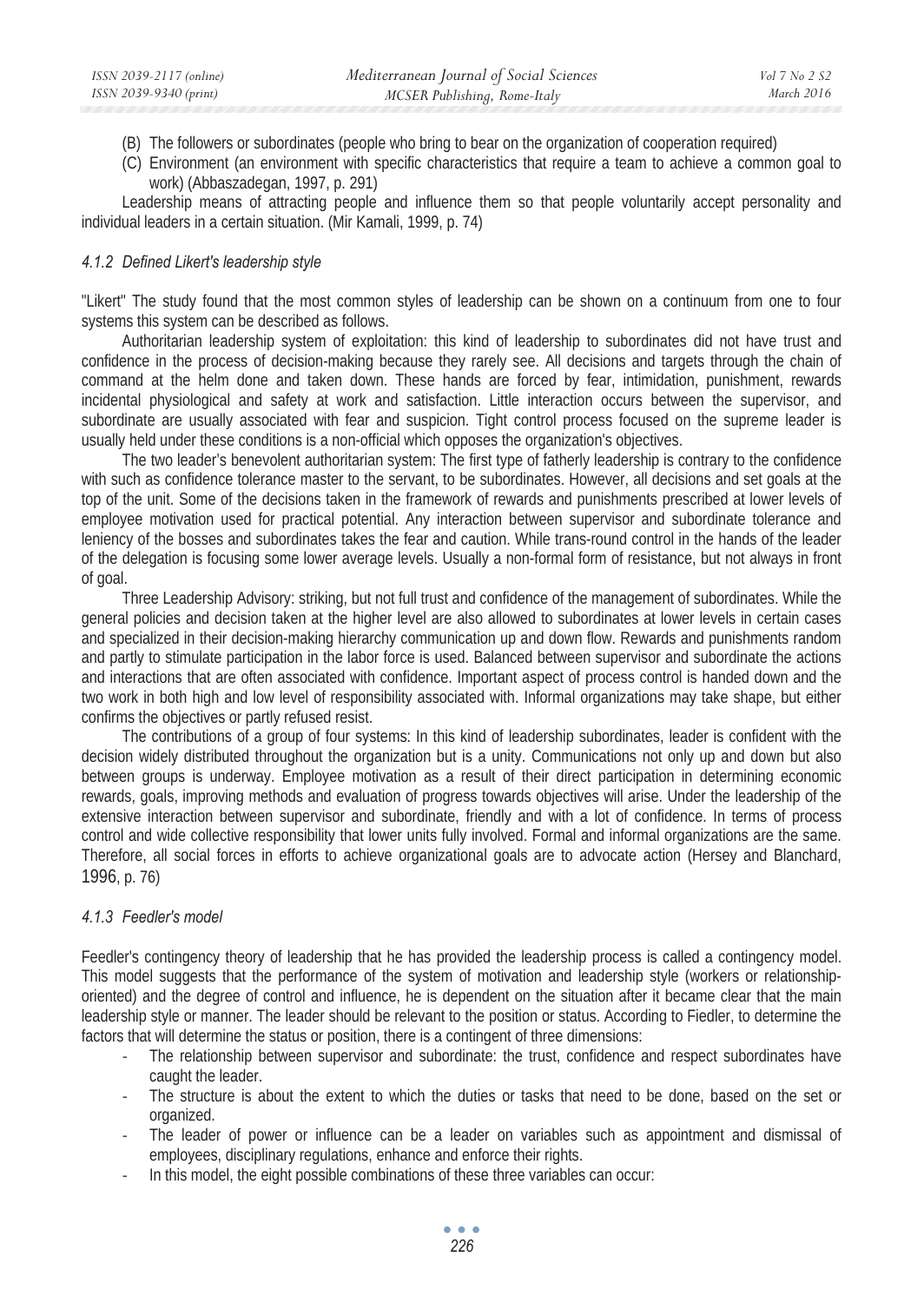

**Figure (1):** Predictions contingency theory of leadership. (Rezaeian, 2001, p. 394)

Feedler's tried to make the most effective leadership style (task-oriented or relationship-oriented) for each of the eight given situations. After reviewing previous studies and analysis of recent studies in the field of leadership concludes:

- 1. The leaders of the workers in those conditions favorable or unfavorable in lead better act.
- 2. Relationship-oriented leaders in positions of leadership are those of the utility better than average. (Rezaeian, 2001, p. 395)

From the perspective of Fiedler, genre or individual leadership style does not change. Therefore, only two ways that can lead to improved device performance. First, the leader can be chosen to suit the situation or circumstances that exist. Another way is to change the conditions governing the group, and it was the suitable and worthy leader. To do this, we can change the structure of the work to be performed or the amount of power that he could control agents (e.g., reduction of wages, promotion and implementation of Disciplinary Regulations) apply, reduced or added to, for example, based on Fiedler has been the leader in group 4. If he could increase its power, it will be able to group 3 and his suit was a condition that is the result of excellent performance. (Robbins, 2005, p. 656)

# **5. Hersey and Blanchard's Situational Theory**

Situational leadership is a contingency theory that the followers and subordinates consider a leader emphasized that this is because the success or effectiveness of a leader lies in the fact that the followers who accept or reject the leader. Regardless of what the leader does, the success depends on how they are followers. The method presented Hersey and Blanchard. Based on the degree or level of preparedness of followers. Prepared to reflect the fact that pursuant to what extent a willingness and ability to carry out a duty. Hersey and Blanchard have identified four stages in the business of readiness.

- 1. In this stage, people are not willing or able to assume responsibility for the work.
- 2. Secondly, individuals have the ability to do things, but they are ready and willing to accept responsibility.
- 2. In this stage, people are able to work but do not want to do what the leader says.
- 3. The fourth stage people are capable and willing to do what they asked.

Fiedler's leadership position in the two dimensions that determine the behavior of the leader of their intended use or due to the employee's work.

However, Hersey and Blanchard thoroughly lose hold of even one step further, i.e. after at one end of the spectrum, and then combine them to create four specific leadership style.

- Command (due to excessive work due to low staff). The leader defines roles and tells employees what, how, when and where to do it. In this way, there are the instructions.
- Conversions (given a lot to do too much attention to the employee). To learn more about the individual leader with its mandate, but it still commands more attention to the person he is.
- Participation (low given much attention to the employee's work). Leaders and followers to participate in the decision-making plane. The main role of the leader is to expedite the work and communication.
- Representing the (little attention to the little attention to an employee). The work and the support of employees, the leader of any directive issued instructions not. (Ciriello, Marria.j, 1990)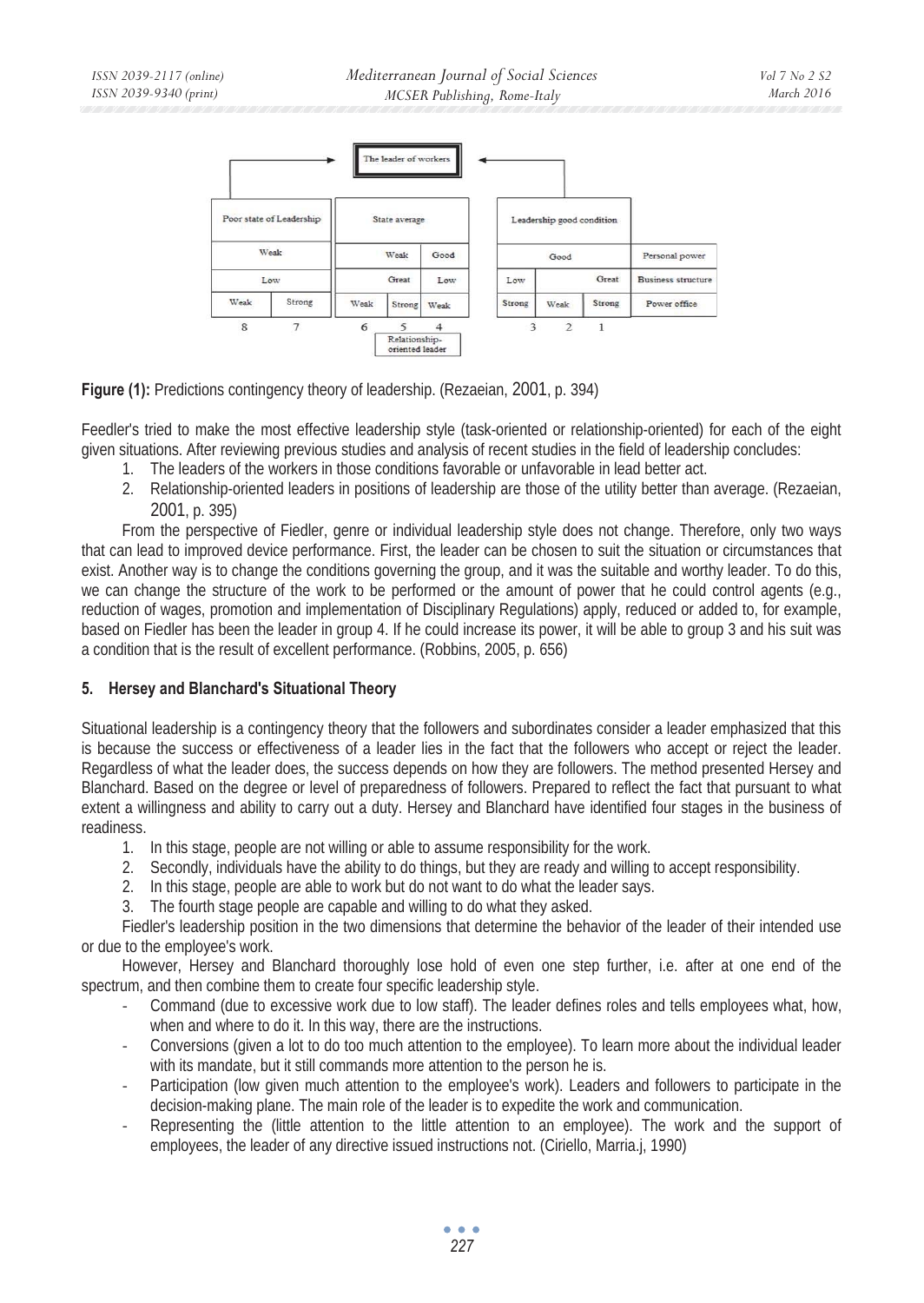

**Figure (2):** A model for Hersey and Blanchard's situational leadership. (Ciriello, Maria.j, 1990)

When followers to reach a high level of readiness, the leader not only of the degree of control over small things, but also trying to review their own behavior and the so-called less than the staff support, for example, in the first stage of preparation, the leader on and instructions known to his followers to give such instructions provided by the command leadership style. In the second stage, the leader should be a lot of work and employees. With extreme attention to the lack of readiness and capabilities of the employees will be compensated and with great attention to the staff, they are trying to mentally compensate friendships leader and wishes into action.

In the second step, motivational problems arise in the implementation of participatory leadership style; the best solution will eventually be the leader of the fourth stage of work to do too much, because followers tend to accept responsibilities as well as they can. (Ibid, p. 350)

# **6. The Theory is Based on the Exchange of Views with Members of the Leader**

"George Graein" and his theory based on the exchange of views with the members gave their leader. In theory, it is argued that the leader of the pressures of time trying to establish a special relationship with a small group of subordinates. He formed a close group that they called non-formal or casual. Members of this group are trusted and have special privileges. The group's other members of the "official" or "other" called. Members of the intimacy of sex, age and personality are more compatible with the leader or the leader of the official with no significant heterogeneity. According to theory to predict based on the exchange of views with the members of a team leaders, "intimate" are much better; their movement is less and is more satisfied than his head. (Robbins, 2005, p. 4, 663)

# **7. Theory of Direction and Purpose**

The aim of the theory in the 1970s by "Martin" "Evans" and "Robert House" was coined, a contingency approach, but the focus and emphasis on the leader instead of constant characteristics, location and behavior of leaders. The theory provides the aim to conform to the position of a leader. The most important factor determining the capacity of the leadership and reward subordinates what to do to get the reward. The leaders can determine bonus's goals and ways to achieve them are clear. Style or way of effective leadership will be able to reward the employees who want or desire it.

The theory and purpose of four kinds of behavior as directive, supportive, cooperative and successful leader seeking to introduce.

- Directive leadership: what to expect from their leader to subordinates said. It provides guidance on how to do tasks, planning the work to be done, certain criteria in order to maintain the performance of subordinates.
- Supportive leadership behavior of friendly leader and social status, welfare and needs of subordinate's attention.
- Participative leadership: The leader on the subject of consultation with subordinates and considers their proposals before making a decision.
- Whether the successful leader: controversial effort to determine the objectives, expects from his subordinates at the highest level of effort and a lot of confidence that subordinates are trying to fulfill objectives.
- In theory direction and purpose, as Fiedler's contingency theory, it is assumed that any leader can be in a leadership position, one or all four leadership styles to apply.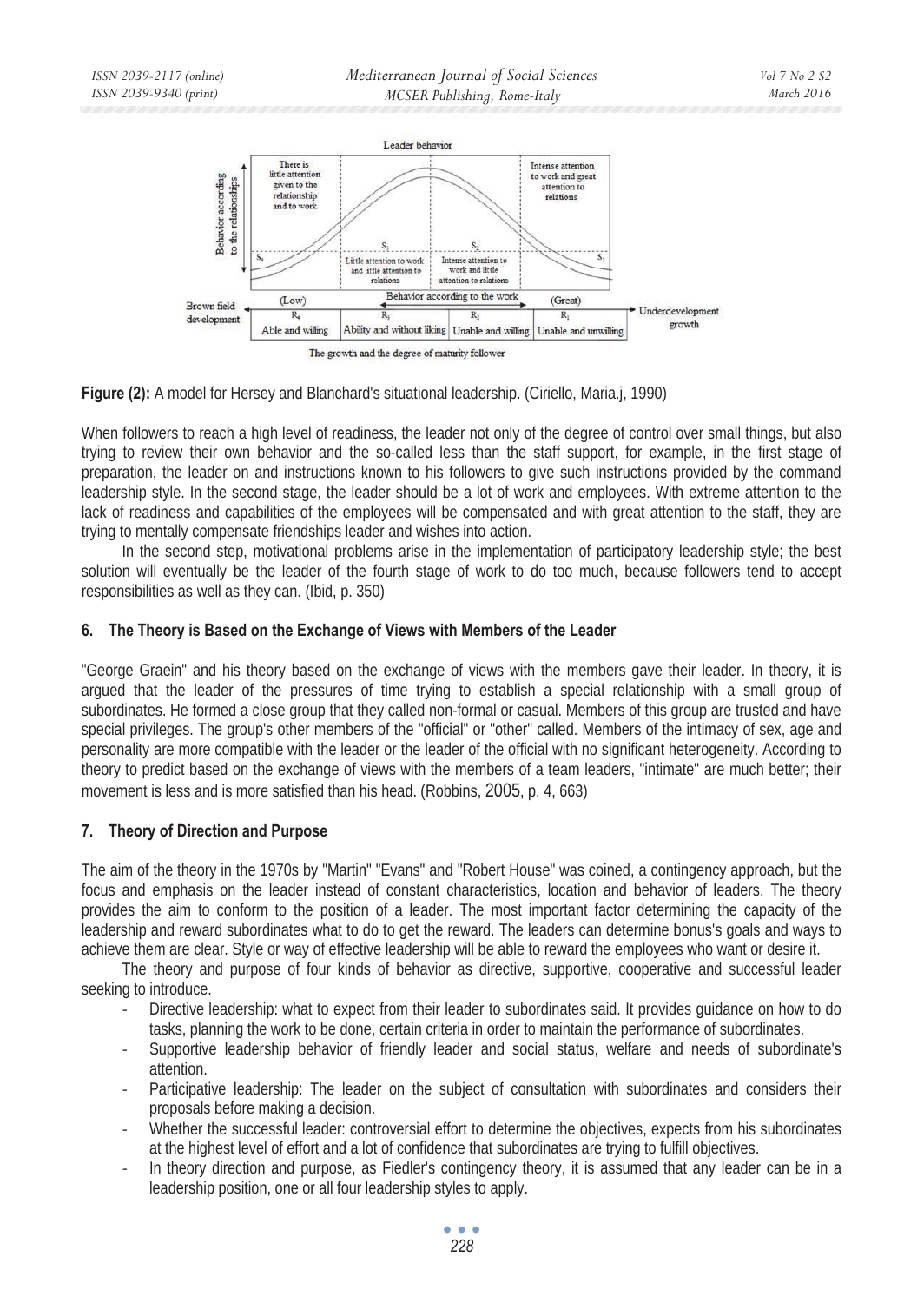According to the theory of objective position on the relationship of two types of leader behavior influences subordinate's satisfaction.

- The personal characteristics of subordinates
- Environmental characteristics

Two important personal characteristics of subordinates include:

- Location and control source
- Perceived ability

*ISSN 2039-2117 (online) ISSN 2039-9340 (print)* 

Source control refers to the extent to which people think that what happened to him. As a result of his behavior or the result of external factors. The results show that people who rely upon consequences to their behavior tend to show more directive leadership. The ability to view individual perception refers to the ability to do something that has been entrusted to him. Employees who assess their own abilities are relatively high there is little likelihood that directive leadership to accept (figure3).



**Figure (3)**: The theory of the goal. (Greephin, 2004, p. 364)

News important task cohesion, environmental characteristics, the systems of official and working groups are primary. According to the theory the target if the behavior of the leader to help employees cope with environmental uncertainty resulting from these factors will motivate the deal. However, in some cases, led to certain forms of waste and reduce the motivation of subordinates. For example, when the temperature is high task cohesion, directive leadership is needed less and less effective. Furthermore, if the frequency of the Working Group to provide social support, the supportive leadership will appeal. Therefore, it is assumed that leader behavior as individuals and situations that are in harmony with impact on motivation to do the job. (Greephin, 2004, p. 365)

# **8. Participatory Leadership Model**

In 1973, "Victor Room" and "Philip yetan" collaborative leadership model provided the leadership behaviors associated with participation in the decision-making. This model shows that the structures for uniform and varied activities, are different. The researchers believe that leader behavior must reflect the corporate structure. Therefore, go and take your model as is the norm. Namely to determine the form and level of participation in decision-making, must be met to be exact set of rules and regulations in the different conditions of participation in decision-making change. The revised model has a variable decision tree consists of twelve and five leadership practices. This method of key variables related contingent leadership performance, cognitive integration that is based on the experience gained. In other words, participatory leadership model which recognizes that led research should be done to ensure one's own position. These are probably the most acceptable conditions and opportunities to talk to dictators and authoritarian and cooperative partnership.

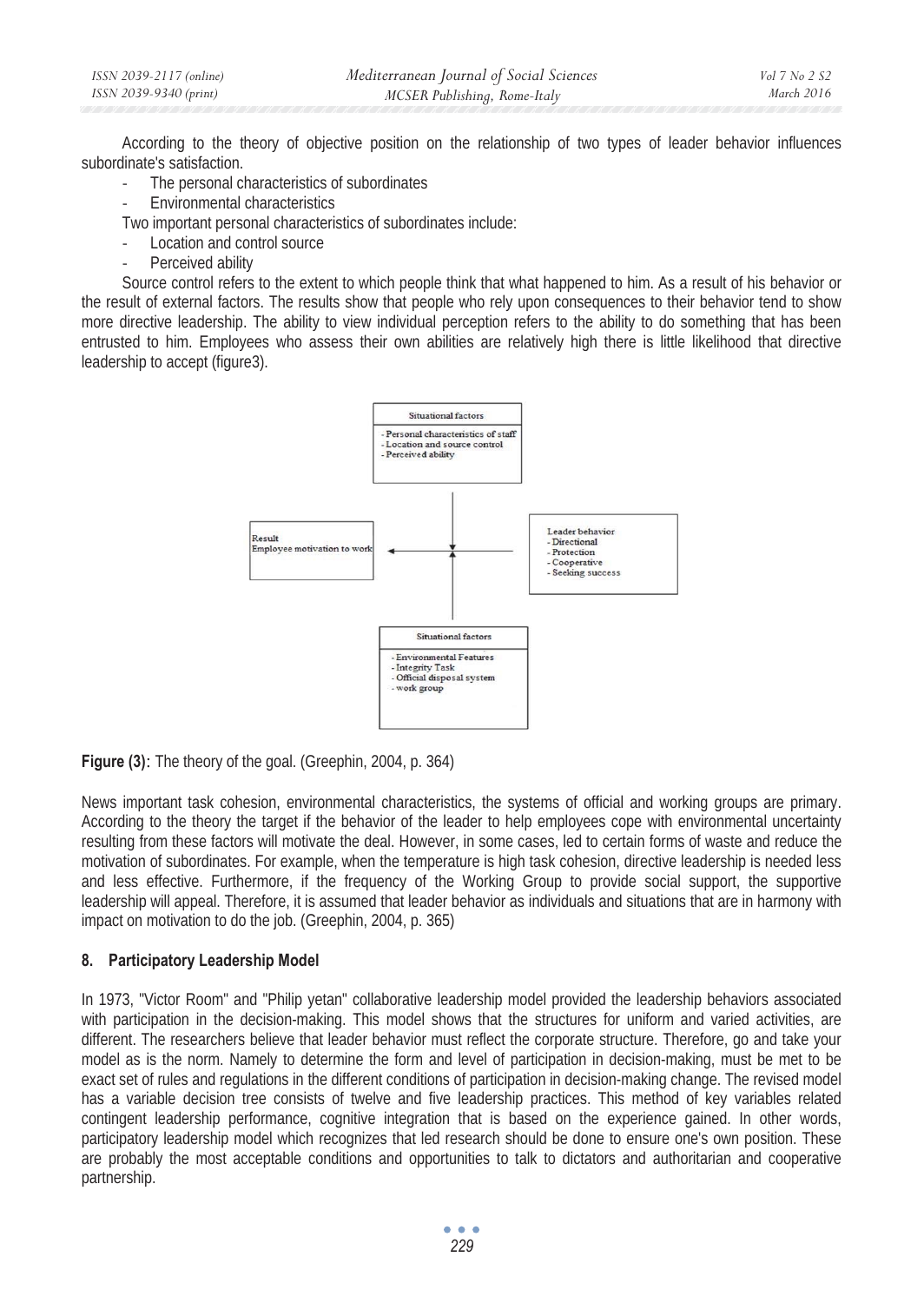# **9. Revised Situational Variables in Participatory Leadership Model**

(QR) Quality requirements: What is the importance of the technical quality of the decision?

(CR) requires the commitment of the importance of employee engagement is to decide?

(LI) Information Leader: Is an excellent decision, you have enough information?

(ST) of the problem: the problem of how adjusted (What type structure)?

(CP) Possibility commitment: If you have to take the decision alone, are you sure your employees will be committed to?

(GC) fit Aims: Are employees involved in determining the organization's goals are to fix the problem?

(CO) Employee conflict: whether there is a conflict between the employees to select reference solutions?

(SI) All employees, whether staff are excellent enough information to decide?

(TC) time limits: limited time if you are really serious, prevent employees' participation?

(GD) Geographic distribution: Does the cost of collecting geographically dispersed employees in a geographical area is justified?

(MT) Induction time: the time spent deciding what is important to you?

(MD) Motivation: How to maximize opportunities for staff development is important to you? (Ibid, p. 348)

# **10. Five Leadership Practices in a Participatory Leadership Model**

Authoritarian: (I) according to the available information, problem solving or decision.

Authoritarian: (II) the information from his subordinates and then take action to solve the problem. He may, when seeking information from subordinates, make them aware of the problem or issue. The role that employees play in the process of decision-making, is to provide the necessary information and different solutions.

Consulting (I): a person with some subordinate's issue and brought together without them, takes their comments and suggestions, then decide to decide that may well reflect the opinions of subordinates and may it is not.

Consulting (II): individual sessions with employees, the issue with them and puts them aware of the comments and suggestions, then proceed to decide, which may be his decision, reflecting the views and suggestions of subordinates may no.

Group (II): individual meetings with subordinates so that all participate in problem-solving. They also suggest solutions and try to agree on a solution. (Robbins, 2005, p. 669)

Leadership partnership model to determine the form and level of staff participation in organizational decisionmaking through good when we put the feet. Moreover, empirical evidence available about the participation of employees in the following cases applies.

- 1. When decision quality is important.
- 2. While it is significant to accept that subordinate's solution allowing them to participate in decision making and that if not, it is unlikely that participate in decision-making and provide solutions.
- 3. When can the goals of the group to the attention of the employees to be trusted.

From the perspective of leadership or management style if the style is very limited as they Fiedler believes, because he could govern success and leadership shall wear appropriate amenities him. If researcher's opinion that the purpose and participative leadership theories have provided are correct. In that situation, what a leader should do, is that the clothes looked into the situation and adapt your leadership style or not.

#### **11. Management Systems**

#### *11.1 Likert leadership style*

"RenesisLickert" causal variables, mediators and end specify that in the debate about the effectiveness of implemented over time. The relationship between these three categories of variables can be triggered (the cause) on the organism (intermediate variable) act and a certain response (output variables) to create, to imagine that this relationship is shown in the following figure.

In this regard, we can say:

Management style as a variable cause, in other words, as the most important variable in the organization, perceptions, expectations, roles, trends and attitudes, traditions and methods of working groups, values, culture, goals, motivational forces and the behavior of individuals and the organization's staff affect, if the positive effects to the same level of trade and business organizations, increase productivity, reduce costs, increase sales and revenue will follow and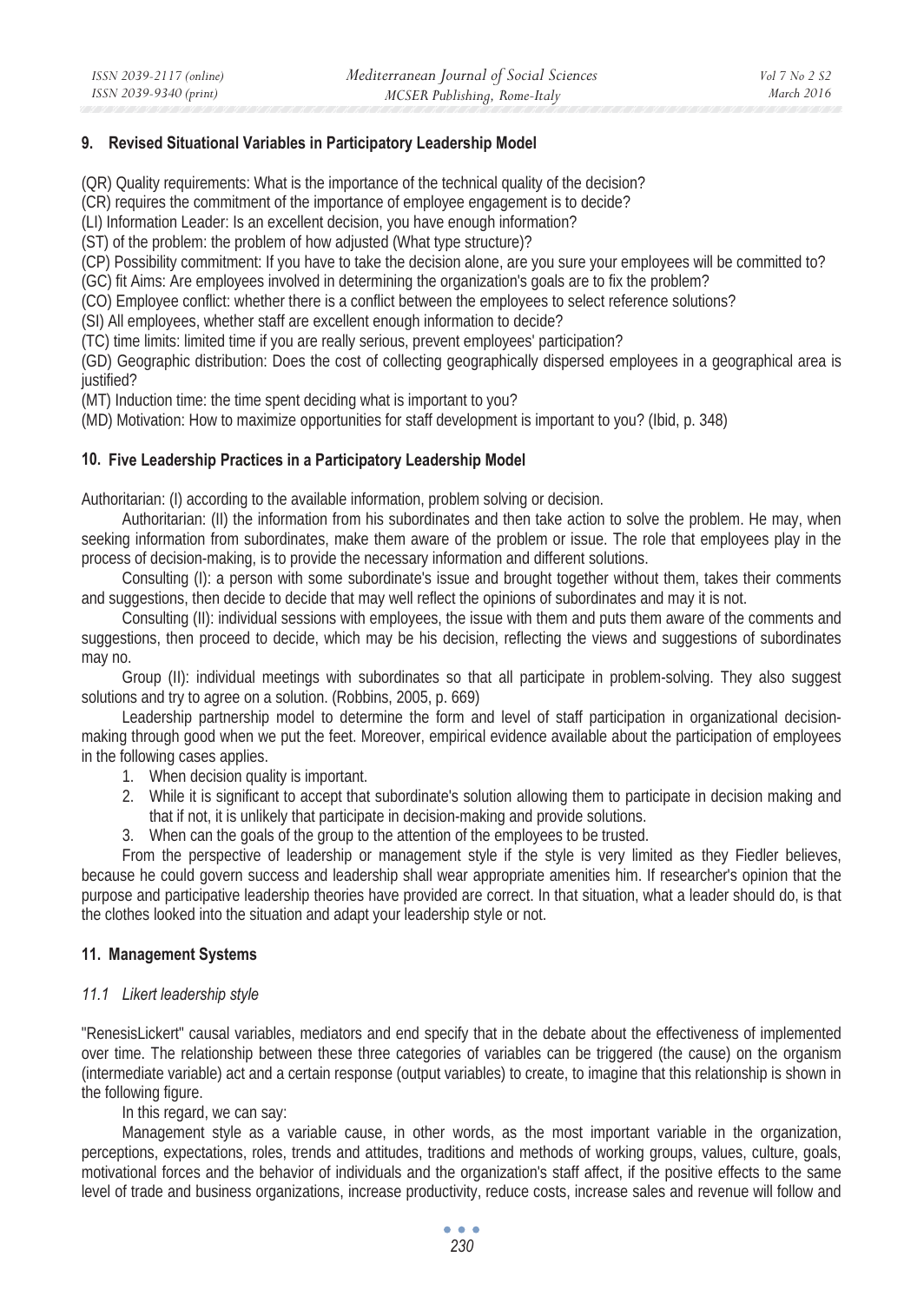the relationship between the organization and with other organizations and unions increased transfers, leave of absence and work among employees is also minimized.These variables in educational organizations about the richness of the learning process in schools and graduates with high-quality delivery at the community, no matter if the style managers within the organization and considering the variables to adopt and apply most likely will have negative effects on the variables and thus will act contrary to the above, in this case, perceptions, expectations, roles affected an increase turnover.

RenesisLickert and his colleagues at the University of Michigan Institute for Social Research, attention to human resources and capital resources as assets that require proper management and appropriate, have emphasized. Likert so many studies of organizational behavior, organizational change programs developed and implemented in various industrial facilities. The program aims to assist and help various organizations to the assumptions of the theory of x toy shift their theory, the propagation behavior not to encourage growth and development of mature behavior and their growth and health of disciplinary focus on the factor's attention and help the satisfaction of working on their motives.

Likert studies found that traditional management styles can be on a continuum from system to system, four showed. It can be described as follows:

System 1**:** this type of management system to subordinates because they rarely have any confidence in the process of decision-making corporations. All decisions and goals of the organization at the head of the chain of command are carried out and taken down. Employees are forced by fear, threats, rewards incidental and physiological levels of satisfaction and work safety. Little interaction occurs between the supervisor, and subordinate are usually associated with fear and suspicion. Control process strongly focused on top management level is usually held under these conditions is a non-official which opposes the goals of the organization.

System 2: This type of trust and confidence with such as confidence tolerance master to the servant, to be subordinates. While all decisions and determine the objectives of the organization are carried at the head of some decisions taken in the framework prescribed at lower levels. Some potential rewards and punishments applied or used for employee motivation. Any interaction between the subordinate head with tolerance and leniency from the heads and with fear and caution done by subordinates.

While trans-round control in the hands of top management focus and a lower average level delegation of the others. Usually a non-official form, but always in front of the official goals of the organization is not resistance.

System 3: The management of a substantial but not full confidence, to be subordinates. While the general policies and decision taken at the higher level is also allowed into the hands of the lower-level cases to decide their very specific and specialized. Communication flows up and down the hierarchy.

Rewards, punishments, and to some extent, participate in the event are used to motivate workers.

Moderate mutual interaction between the subordinate's head often associated with moderate confidence. Important aspects of process control, and it handed down in both high and low levels is associated with a sense of responsibility. Informal organization may shape the organizational goals, but either confirms or partly resists it seeks.

System 4: In this type of trust and confidence expressed towards subordinates. Although the decision has been widely distributed throughout the organization but is a unity. Communications not only respects but also between groups and peers going up and down. Employee motivation as a result of their direct participation in determining economic rewards, goals, improving methods and evaluation of progress towards objectives will arise. Under this type of management, interaction between the subordinate head wide, friendly and with a lot of confidence. In terms of process control and wide collective responsibility that lower units fully involved. Formal and informal organization is one. Therefore, all social forces in efforts to achieve organizational goals are to advocate action. (Alaghehband, 1999, pp. 7 and 66)

In short, a system management (autocratic leadership) style task-oriented, imperative and development-oriented while four systems management (leadership group participation) is a relationship-oriented style that is based on teamwork and mutual trust and confidence. Two systems (benevolent autocratic leadership) and three (Leadership Advisory Board), styles between the two extremes above that were almost comparable with the theoretical assumptions of the theory of x and y, respectively. (Ibid, p. 67)

Under the sovereignty of each of these systems. In the face of different and each one of the characteristics of the motivational forces, the interaction, the pattern of communications, process control, decision-making process and the process of setting goals is so different from the Likert theory It can be concluded that any organization which is actually a cooperative manner (style) management can bring a spirit of cooperation and to give them money, the best results will be achieved. (Stout, John, k. 1984)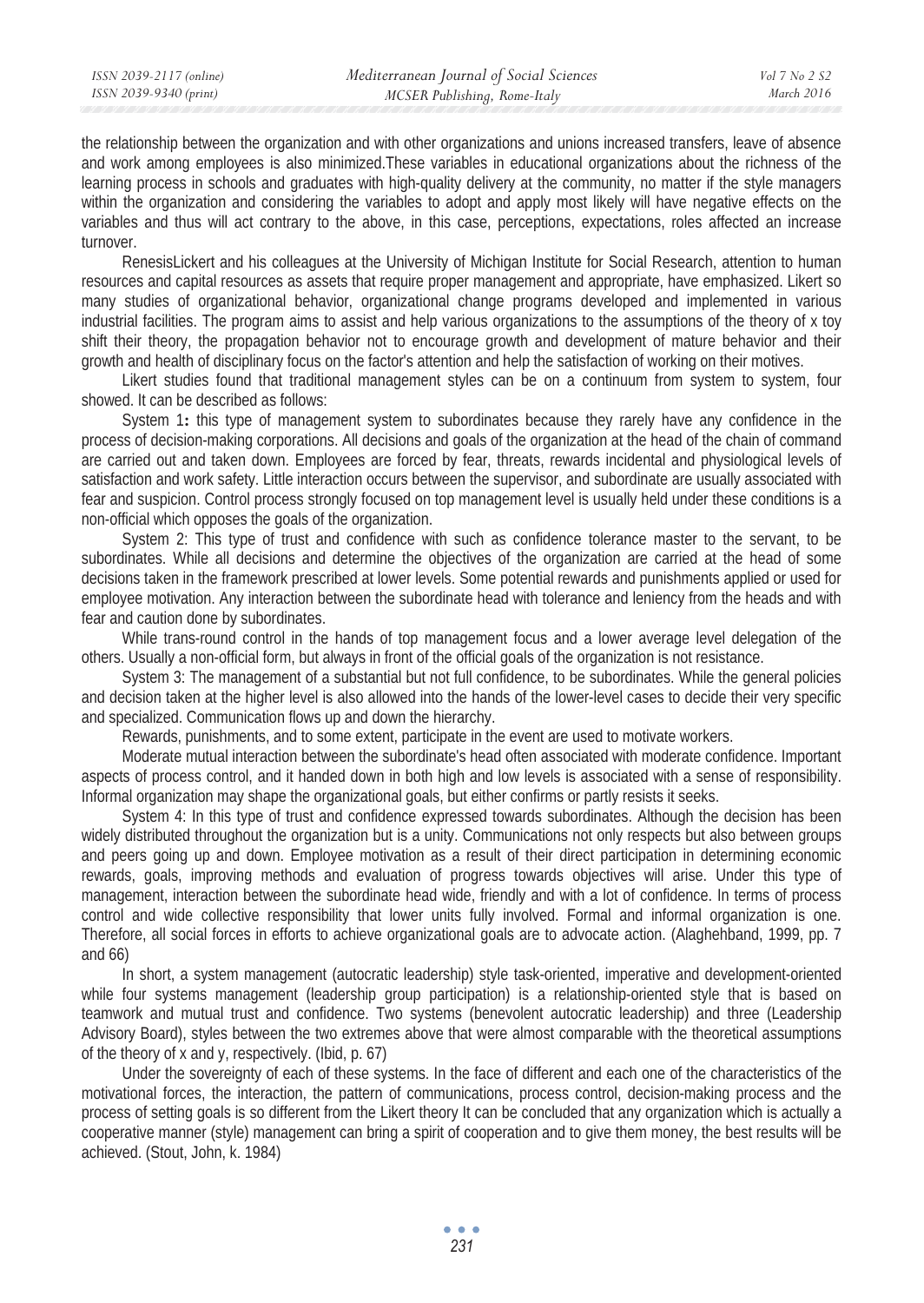# **12. New Theories of Leadership**

#### *12.1 Replace leaders*

In theory, the replacement of leadership: 1) individual characteristic, 2) task and 3) organizations can influence the ability to lead to satisfaction, and performances are superior to subordinates. In other words, if certain factors are present, one can without leaders, to do their assigned task. The alternative view leadership principles and contrary to traditional theories of leadership hierarchy was always considered important in many situations, the behavior of foreign leaders and the issue of an occasion.

- 1. Personal attributes: personal attributes that can defuse leader behavior include the ability, experience, education, knowledge, the need for independence, professionalism and attitude of indifference to rewards. For example, a person who has the ability and skills needed to perform his duties, and a high need for independence might lead to planning and structuring a leader who is not or the need for she said unhappy be hatred.
- 2. Details task**:** if the task is assigned to the staff, was routine and without coherence is high and the staff have always provided feedback on their performance. In other words, be aware of the consequences of their actions, and they can satisfy their inner motivation. This situation may lead to unnecessary and irrelevant behavior becomes a leader. Therefore, if a task can be enough to satisfy the needs of internal staff, so they need to support their leader.
- 3. Details of the organization: those characteristics of organizations that may be able to replace leaders are clear plans and objectives, regulations and procedures, working groups united and coherent, the exact structure of rewards and there is a physical distance between supervisor and subordinate.

For example, if the goals reflected in a clear and explicit job and work regulations, and multiple methods exist to do the job. The guidance may need to be a leader. (Greephin, 2004, p. 371, p. 2)

#### *12.2 Pragmatic leader and the leader of the cause of change*

In the latest research on leadership was divided into two categories. Leaders of the "pragmatic" leaders "creating transformation" Most theories like Ohio University research, Fiedler's model, the theory of the objective and collaborative management model, all the attention was pragmatic leaders. It guides its followers is leaders and stimulates them altogether and causes the organization's objectives will be met.

Transformational leaders, the ones who inspire his followers, can give them spiritual guidance and direction provided that the interests of the organization. They can also cause that subordinates acted with high spirit and profound effects on their organizations. Their subordinate's special attention to the needs and progress of the advanced features, they add to knowledge and can be conducted in a way that people from new perspectives to old problems look. In the shadow of stimulating and motivating people, they are encouraged to the so-called source of their own lives and do not spare no effort to meet the goals of the organization. Features include two categories of leaders:

Pragmatic leaders

Contingent rewards: According to the contract, the amount of compensations based on their performance, attention and commitment to practices that are not appropriate rewards for good performance.

Exception-based management (active): Note that the work standards and regulations and in case of deviation seeks corrective actions to come.

Exception-based management (passive): intervene only when the standards are not observed.

Chaos: responsibilities leave, do not take any decisions.

Leaders who are creating change.

His Majesty in his mind an interesting picture of the people and are responsible for such an important mission altogether. The people's belief that they respect their heart, they are proud of their own, and they have confidence.

Inspire: hope and the promise of so much to focus attention on some of the gestures they use, the simple expression of great goals and objectives speak.

It adds the following insight: increased knowledge and insight are followers, the self-oriented and to solve problems and to comply with their instructions carefully.

The individual will personally handle issues: special attention is required in each of the employees and subordinates, as a coach, and the recommendations of the projects.

The two leaders (pragmatic and causing upheaval) have two ways of doing things are opposite or contradictory.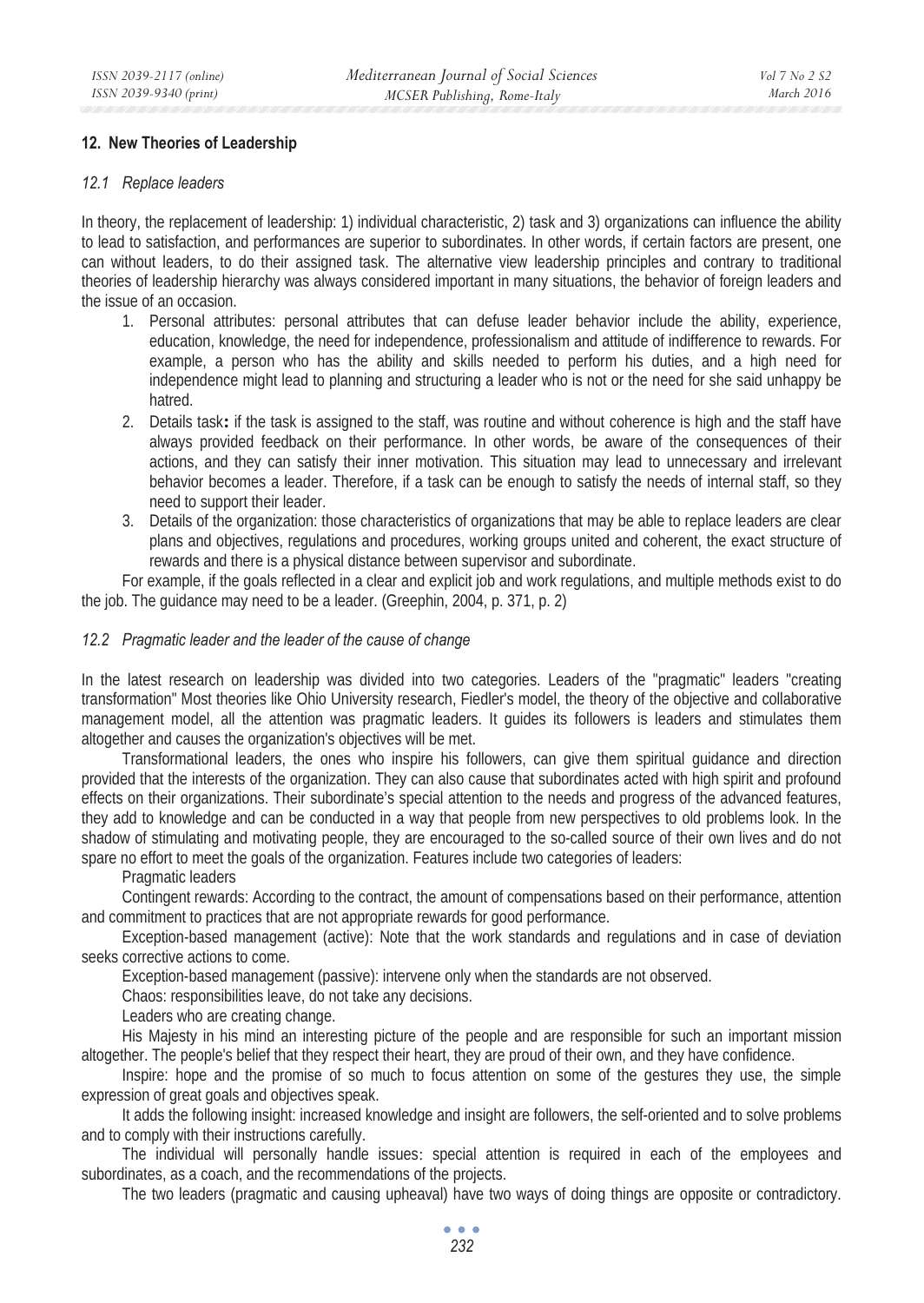| ISSN 2039-2117 (online) | Mediterranean Journal of Social Sciences | Vol 7 No 2 $S$ 2 |
|-------------------------|------------------------------------------|------------------|
| ISSN 2039-9340 (print)  | MCSER Publishing, Rome-Italy             | March 2016       |

When progress reaches a peak, pragmatic leader for leadership is entrusted to him or causing called evolution. Usually practiced by so-called leaders are the deposit and the type of work or their efforts beyond pragmatic management of subordinates. Beyond that, a change in the leadership of the charismatic leader is nothing more than.

According to one expert: Probably a charismatic leader from his followers, demanding that the new vision and creative look at your world and your feet do not exceed this limit, but a leader who brings people constantly trying to change this idea in mind his followers whom they had injected power and superior capabilities, and We should not only look at current issues and to support new perspective on things, but rather from a particular angle and prospective leader sees things; issues be considered. (Robbins, 2005, pp. 7 and 686)

# *12.3 Definition of job satisfaction*

Job satisfaction is define dinterms of effectiveness and efficiency. Effectiveness of Organizational Behavior agreement with organizational expectations and performance is a function of the agreed organizational behavior to the needs and personal goals.

Satisfaction refers to the relationship between organizational expectations and individual needs. Infact, when consent would be desirable expectations and beconsistent with the needs and desires of the agreement (Alagheh band,1999, p.103)

The "Dayvis"and "Niveastroom" job satisfaction, consistentset of feelings about the job. This feeling is obtained when the desires, needs, aspirations and experiences that your organization is working on arrival to be met through work. As such, they balance between meeting the expectations of employees and as a result employees have a positive attitudeto the job that he is satisfied.

Generally speaking, five major factors that are considered as dimensions of job satisfaction:

- 1. Payment: of salary and fairness in pay
- 2. Occupation: extent to which job tasks, provide opportunities for training and responsibility.
- 3. Promotion opportunities: access to opportunities for advancement
- 4. Head: the ability of the supervisor to demonstrate interest in employees
- 5. Cooperation: partners so friendly, competent and supportive. (MOGHIMI, 1998, p. 391)

#### *12.4 Teachers*

For teachers who have been teaching in the high schools' for girls'.

Shahed Schools<sup>1</sup>

According to the division between the schools, including public schools, schools of public, community model schools, talented students and schools from these schools to schools inform the witness that assuming Regulations and prioritize and privileges stipulated by the Registration Committee to provide expert witness.

Non shahed students may be eligible to register according to the total scores to be avoided, and If you register on the top-rated capacity is over it's time to enroll students ranked lower and These students should not be registered in other schools.

#### **13. Background Research**

- "MacKay" leadership in research as heads of public colleges and job satisfaction by examining reports of 321 public colleges, came to the conclusion that high job satisfaction, leadership positively with "relationshiporiented, high, low conscientiousness " connected. Job satisfaction between men and less professional staff. (McKee, 1991)
- "Heller" and reported that "Hersey and Blanchard" The research on the relationship between leadership styles (command, participation and empowerment) and job satisfaction was teachers who responded; 42% of 339 teachers are dissatisfied with their jobs. I Furthermore, found that fewer teachers are satisfied with salary and benefits, and more cooperation will lead to their satisfaction. In this study, job satisfaction was significantly

*<sup>1</sup>School child of the martyrs and veterans was created in order to empower Shahed to protect the dignity of the martyrs, service beyond the usual granted to their children. Schools often Shahed both in terms of educational and cultural programs for emergency and public schools are better. Especially those who Shahed the schools, religion and such schools for those who have religious concerns, is appropriate.*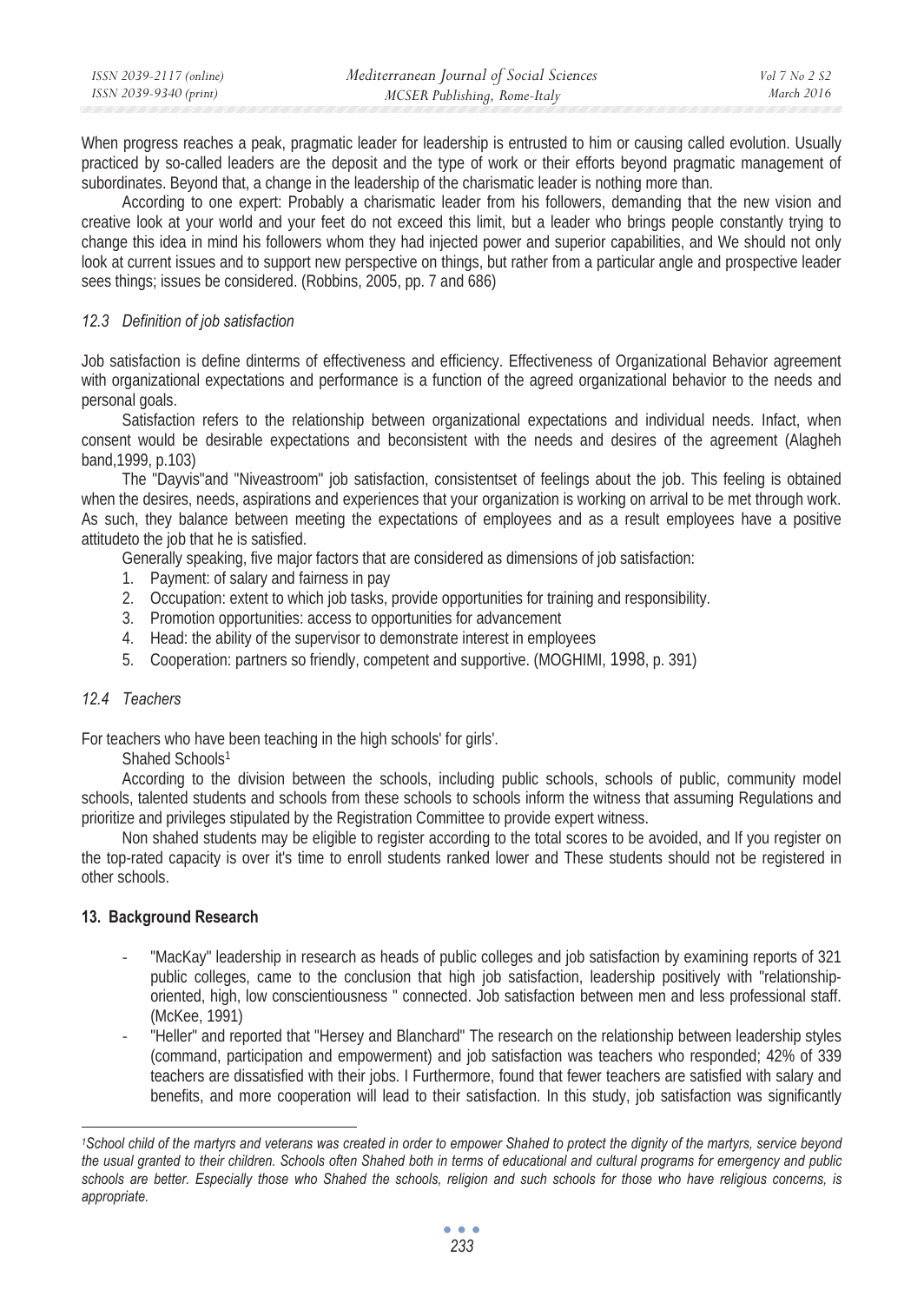correlated with leadership style. (Heller & other, 1993)

- A study conducted by (Pulvino, Carol Ann Fox) in 1979 at the American University of Wisconsin-Madison and friendly relationship between human behavior and the motivation of the teachers were studied the results showed that the friendly relationship manager due to the sentiments and wishes of teachers is an important factor in motivating and encouraging them. Another result of this study was to indicate the participation of teachers in decision-making a huge impact on the motivation of teachers. (MoradEbrahimPour, 1999, p. 112)
- A study conducted by Bahraloloom, the relationship between organizational culture and management style and job satisfaction of physical education experts has been working in Tehran. The results of this study show that there is a negative correlation between gender and job satisfaction, but not significant. But not significant positive correlation between marital status and job satisfaction. There is a significant negative correlation between education and job satisfaction. Between work experience and job, satisfaction is positively correlated. Significant negative correlation between educational level and job satisfaction. There is no significant correlation between employment status and job satisfaction. Significant correlation between organizational culture and job satisfaction and organizational culture, job satisfaction explains 0/33 of changes between management style and job satisfaction were significant positive correlations between leadership style and organizational culture; job satisfaction is positively correlated. (Bahraloloom, 1999).

#### **14. Development of Hypotheses and Model**

Variable criteria: leadership styles based on the Likert theory of authoritarian / exploitative, authoritarian / charity, consultation and participation.

Predictive variables: job satisfaction of teachers in in shahed high schools' for girls' in Tehran in the academic year 2014-2015

Unwanted variables: age of the teachers and the salaries of teachers and the incentives and rules and regulations and regulations and the level of education and sex education and school partners

Moderating variables: gender / female teachers and the school year 94-93

Now, summing up the theories and empirical research findings cited research provided the theoretical model.



#### **Shape (1):** Conceptual Model

#### **15. Methodology**

In this study, a questionnaire was used for data collection and reliability of the questionnaire through Cronbach's alpha was calculated and used questionnaires include "leadership style questionnaire with reliability 0/8203", "Minnesota questionnaire that has high reliability and validity was used. "

Leadership style questionnaire containing 27 questions, each question has organized independent and five options (very high, high, to some extent, low and very low) and each style has its own questions, which are:

The first secondary study hypothesis or Likert leadership style: (between Imperiously leadership style / exploitation job satisfaction of teachers in there).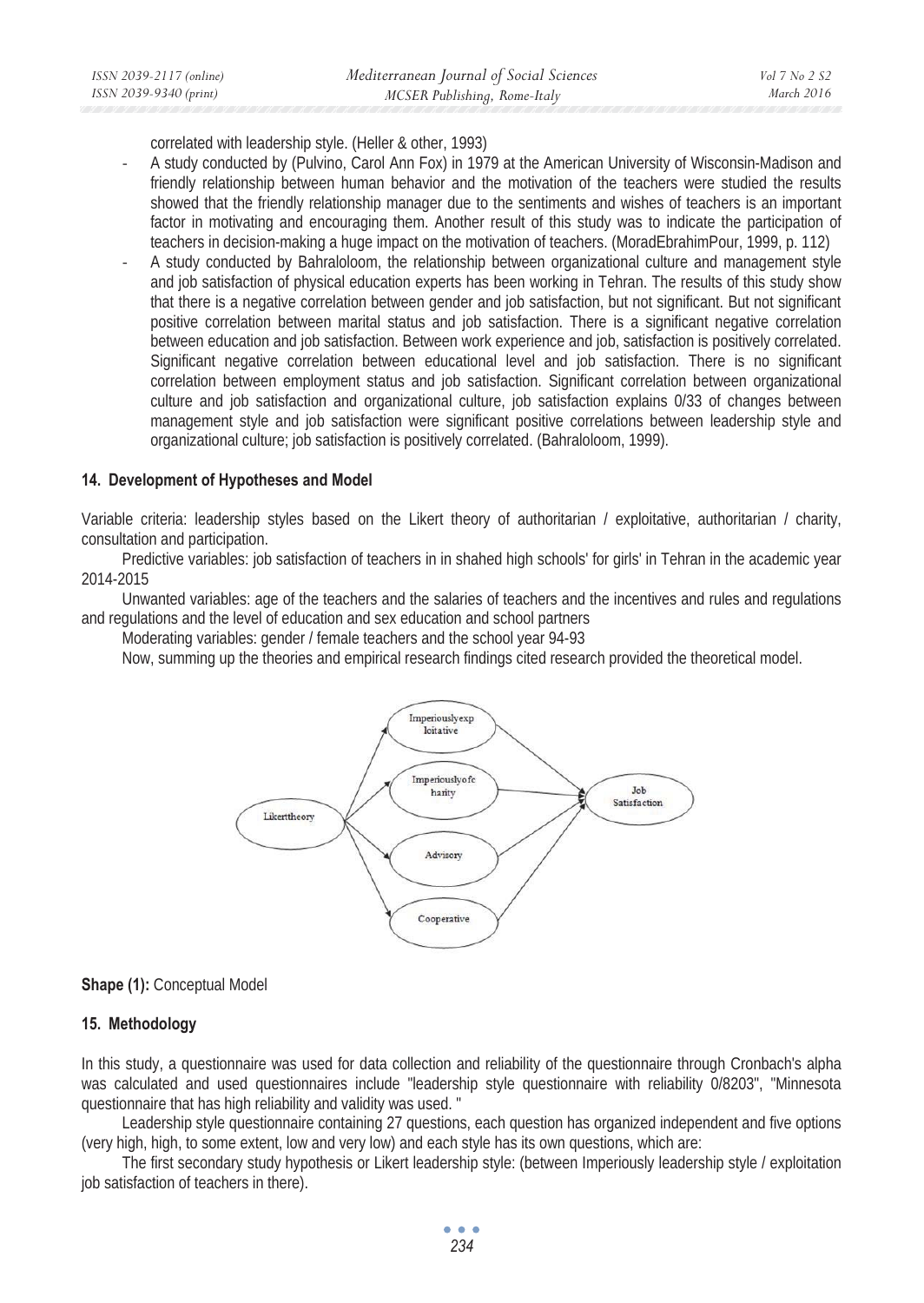Question 1. To what extent to implement the directives and regulation's principal stresses?

Question 2. The principal question of how much you want in the research objectives of teachers work hard?

Question 3. Ask your principal how much you demand the imperative and voice commands?

Question 4. How much principal you adjust the program of work to be done?

Question 5. The school principal asked teachers how much you want to standards, rules and regulations are strictly observed?

Question 6. Ask your school principal to the teacher's sensitive to the presence or absence and the presence of early is recommended?

Question 7. The principal question is how far you take action without consulting the teachers?

The second secondary study hypothesis or Likert leadership style between authoritarian leadership style / charity with job satisfaction of teachers there.

Question 1. To what extent the principal secretary his own expectations?

Question 2. The principal question of how much you are willing to act as a spokesman for the teachers?

Question 3. To what extent the principal decisions to the school's administration council?

Question 4. The principal question how much you will use the incentives happened?

Question 5. The principal question is how much you tried to impose their views in favor of their teachers and students?

Question 6. The principal question is how much the desirability of the result of the teachers, they appreciate it?

The third secondary study hypothesis or Likert leadership style: (consultative leadership style and job satisfaction among teachers there)

Question 1. To what extent the principal decision-maker's teachers to work?

Question 2. The principal question of how much you do things according to the responsibility of everyone monitor is entrusted to teachers?

Question 3. How much the principal you like to change in order to improve the school?

Question 4. To what extent school principals and teachers to work out effective work provoke?

Question 5. To what extent the principal shared his views with the teachers and the reaction they informed?

Question 6. The principal question is how much teachers are encouraged to do better?6 The principal question is how much teachers are encouraged to do better?

The fourth secondary study hypothesis or Likert's leadership style (between participatory leadership style with teacher job satisfaction are related.

Question 1. The principal question of how much you trust the teachers?

Question 2. The principal question is to what extent the participation of the teacher motivates you?

Question 3- to freedom that teachers do?

Question 4. To what extent are the principal human aspects of work and pleasure teachers take into consideration?

Question 5. The principal question is how much of rewards and recognition by the determination work?

Question 6. How friendly is the principal and teachers to accept with open arms?

Question 7. The principal question of how much you may have the opportunity to listen to the teacher talk?

Question 8. Ask your school principal to what extent the judgment of teachers in educational matters and student discipline confident?

The second survey, the job satisfaction of teachers from their jobs examined the standardized questionnaires and "Minnesota" is. The questionnaire, in 1967 at the State University of Minnesota by Mindy "Davidj, weiss, Rene V.Dawis, George W.England and LioydH.Lofquist" has been developed. 20 main measures of different aspects of the job in the questionnaire, which included respondents rate their satisfaction on a range of five options, including "I'm very happy; I'm happy; I do not know; I'm not happy; I am very satisfied," specify. The questionnaire, job satisfaction of teachers with regard to various aspects of the school environment and outside it, such as teachers' relationships with each other, relationships with teachers, supervisors and managers, pension and benefits, the implementation of educational policies, job security, progress career decision making on issues of social prestige job and succeed in the job, evaluated and measured.

In this study,the sample size in this studyusing the "Morgan \_ Takman"of the 201 teachers working in 11 schools,133 were determined Shahed high schools for girls because the population is made up only of women as a result of all the participants were selected from a gender and to select a sample group of 133 persons and the random sampling method is used according to population size and random process that lead to the fact that the sample group represents the community to have more confidence. (Hooman,1994,p.15) According to statistics provided in the academic year2014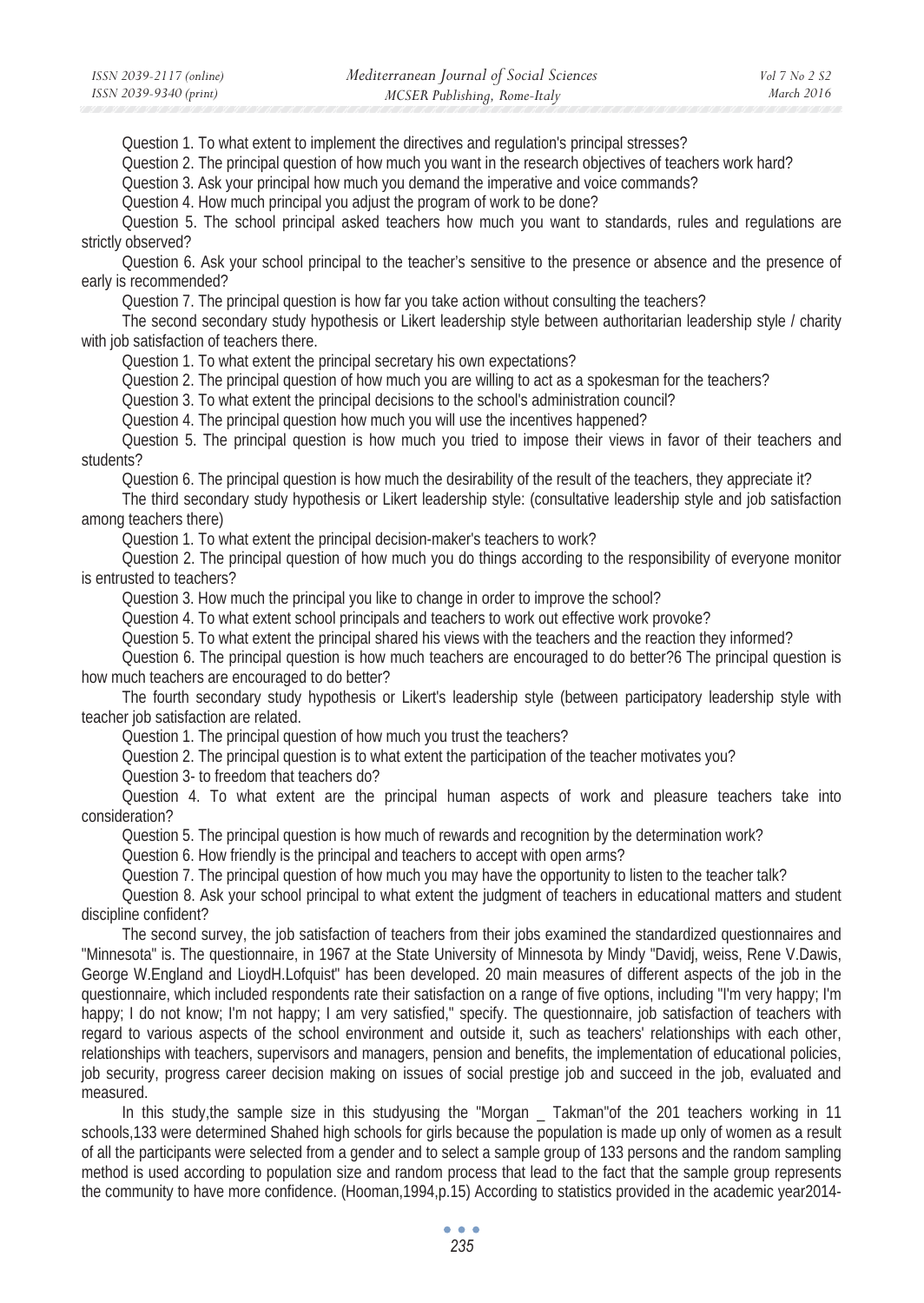2015 target population included 201 teachers.For stratified random sampling in Tehran divided into 5 parts as follows.

**Table (1):** Sample perineacharea of tehran

| The sample sizefor each region | The total number ofteachers inarea | Areas    | Educational regions |
|--------------------------------|------------------------------------|----------|---------------------|
|                                |                                    |          | North               |
|                                | 36                                 | 19,16,15 | South               |
|                                |                                    | 13.12.4  | East                |
|                                |                                    |          | West                |
|                                |                                    |          | Center              |
| 133                            |                                    |          | Sum                 |

After determining the number of teachers in each region based in the schools in each region, each district school teacher was selected randomly distributed between them.

In this study, to investigate the relationship between leadership style and job satisfaction of the Pearson correlation coefficient was used as the secretary of the score in the questionnaires both the shell and leadership style and job satisfaction is that we want to compare them. Delaware explains it says:

Correlation method is used when the variables are continuous. Such tests of mental development and achievement test that is, each person will have two scores in the two tests.

In order to examine the relationship between demographic characteristics such as education teachers, teaching experience, age and job satisfaction of ANOVA and characteristics such as marriage or singleness of t\_ test will be used.

# **16. Data Analysis**

**Table (2).** Likert's correlation between leadership styles and job satisfaction

| <b>Number</b> | The level of significance | Correlation | Leadership style      |
|---------------|---------------------------|-------------|-----------------------|
| 85            | 0/253                     | 0/125       | Predatoryexploitation |
| 83            | 0/137                     | 0/165       | Imperiouscharity      |
| 85            | 0/000                     | ** $0/509$  | Advisory              |
| 78            | 0/000                     | $*$ 0/587   | Cooperative           |

(In the above table marked "\*\*" means alpha is 0/01)

Statistics The table above shows that between exploitative autocratic leadership style and job satisfaction, there is no significant relationship. The benevolent autocratic leadership style and job satisfaction there is no significant relationship. The consultative leadership style and job satisfaction at the significant level (0/01) there is a positive and significant correlation. Significant and positive relationship between participatory leadership style and job satisfaction at the significant level (0/01) there.

**Table (3).** Correlations between leadership styles of each of the factors of job satisfaction

|             |            | Promotion   Condition   Nature of work   Collaborators   Supervision |            |            | Law   | liob satisfaction            |
|-------------|------------|----------------------------------------------------------------------|------------|------------|-------|------------------------------|
|             |            |                                                                      |            |            |       | Leadership style             |
| $*0/234$    | 0/025      | $*$ 0/285                                                            | 0/170      | $-0/056$   |       | -0/012 Predatoryexploitation |
| $*0/232$    | 0/131      | 0/099                                                                | 0/123      | 0/111      |       | 0/121 Imperiouscharity       |
| ** $0/492$  | ** $0/454$ | $*$ 0/405                                                            | ** $0/314$ | ** $0/597$ |       | *0/192 Advisory              |
| $*$ $0/430$ | **0/388    | $*$ 0/437                                                            | $*$ 0/326  | ** $0/641$ | 0/101 | Cooperative                  |

(In the above table marked "\*" means alpha 0/05 and marked "\*\*" is meant alpha 0/01)

The above correlation between leadership styles of each of the factors of job satisfaction includes "rights, supervisors, colleagues, the nature as the work, and promotion" were investigated and the results are as follows.

- (A) The exploitative autocratic leadership style with the nature of work and the promotion of positive and significant correlation exists and the rights of co-curator and Condition, there is no significant relationship.
- (B) Benevolent autocratic leadership style with the promotion of the relationship between low and there is a significant level of 0/05 and there is no association of other factors.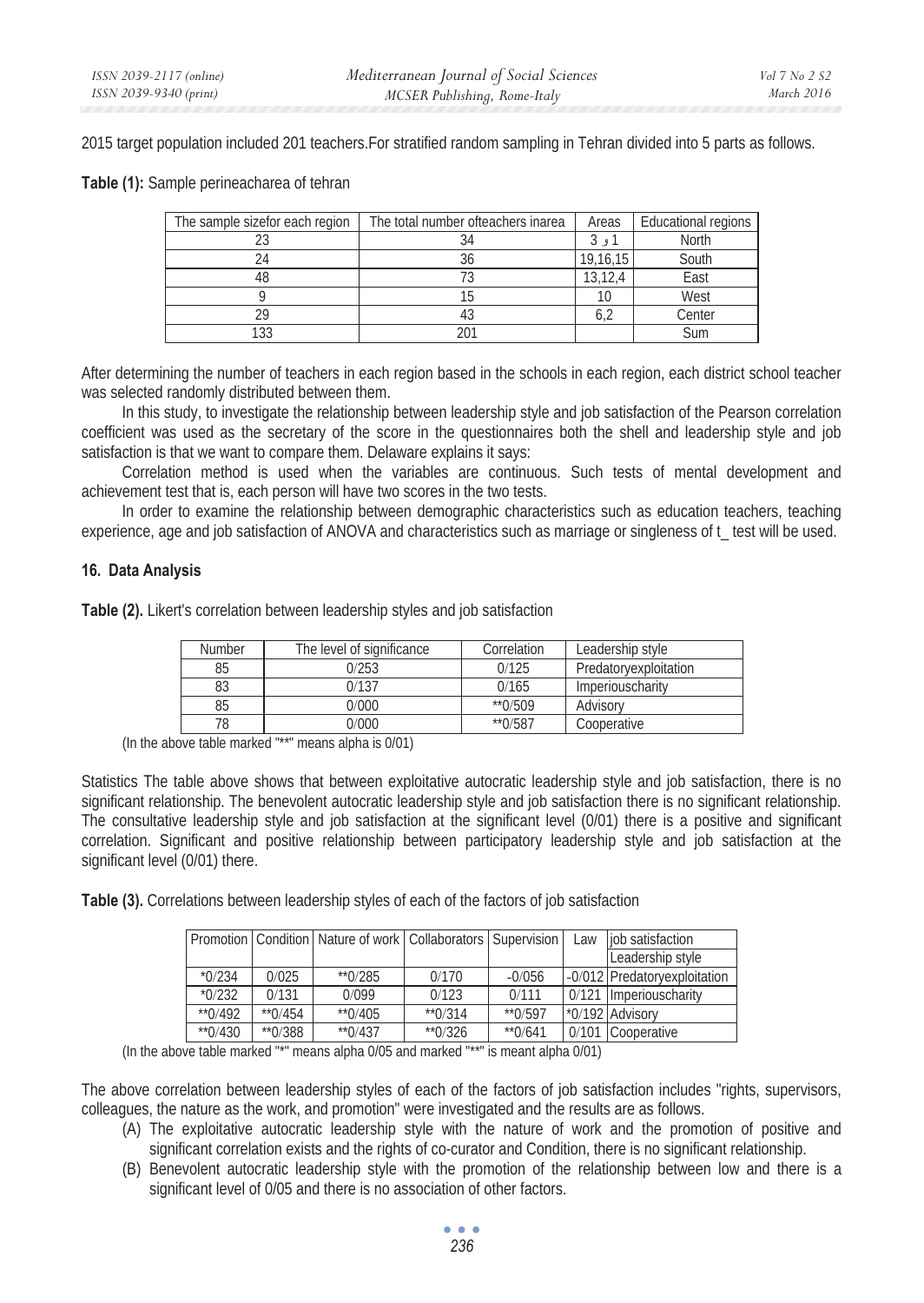- (C) A consultation with the Leadership style of supervision, Collaborators, the nature as the work, and promote a positive and significant relationship and there is a significant level of 0/01 and 0/05 of the law, there was a significant relationship between low and level.
- (D) There is a significant correlation between rights and participatory leadership style of supervision, et al nature as the work, and promoted there is a significant relationship between participatory leadership style, and 99% say there is a significant relationship with job satisfaction factors.

#### *16.1 Examine the relationship between demographic characteristics of teachers with job satisfaction*

According to the results of spss software between personal characteristics, including education teachers' experience, teaching experience in schools to see, age, marital status and job satisfaction in the sense that there was no relation between female teachers in control schools being married and or single, young or experienced, the low- and high teaching experience and level of education have no effect on their job satisfaction.

#### *16.1.1The main hypothesis of the research*

"Likert between leadership style and job satisfaction of teachers from the perspective on the target population, there is a significant relationship."

According to the results obtained from the software program spss according to Table (4) Likert leadership style and job satisfaction among teachers in the population, there is a significant positive relationship.

# **Table (4).** The main hypothesis test

| $\mathbf{r}$<br>and a security of the local<br><u>IAVALL</u><br>ت<br>.<br>н | $(\alpha$<br>rror<br>AVAIA | nrı<br>ΡИ<br>Οľ | ----       |
|-----------------------------------------------------------------------------|----------------------------|-----------------|------------|
| %99                                                                         | J/0 <sup>1</sup>           | ገ4.             | he<br>main |

As a result, one can say with 99% from the perspective of teachers, the school principal Leadership style and management of a significant relationship with job satisfaction of teachers there.

#### *16.2 Secondary research hypotheses:*

"Exploitative autocratic Leadership style of managers with job satisfaction among teachers in the target population, there is a significant relationship."

According to information given to the program spss software Table (5) the exploitative autocratic leadership style Likert's job satisfaction of teachers in the study sample, there is no significant relationship.

#### **Table (5).** First secondary hypothesis test

| (D)<br>ontide.<br><b>AVAL</b><br>.<br>$\overline{\phantom{a}}$ | rror $^{(\alpha)}$<br>AVAIA | elation<br>. or |            |
|----------------------------------------------------------------|-----------------------------|-----------------|------------|
| %99                                                            | 0/01                        | .1197           | ondar<br>Ш |

According to the above table and minor study does not confirm the first hypothesis.

"Between the benevolent autocratic Leadership style of managers with job satisfaction of teachers in the target population, there is a significant relationship."

Using the software program spss, the benevolent autocratic leadership style and job satisfaction of teachers Likert Pearson correlation coefficient was used, which results in accordance with the table (6) is.

**Table (6).** Second secondary hypothesis test

| Confidence level (p) | $\sim$<br>.evelerror ( $^{\alpha}$ ) | Correlation | <b>Hypothesis</b>          |
|----------------------|--------------------------------------|-------------|----------------------------|
| %99                  | 0/01                                 | 0/165       | secondary<br>ser<br>00 O O |

Statistics The table above shows that the second hypothesis is not confirmed, the research subsidiary of the benevolent autocratic leadership style Likert's job satisfaction of teachers in the target population, there is a significant relationship.

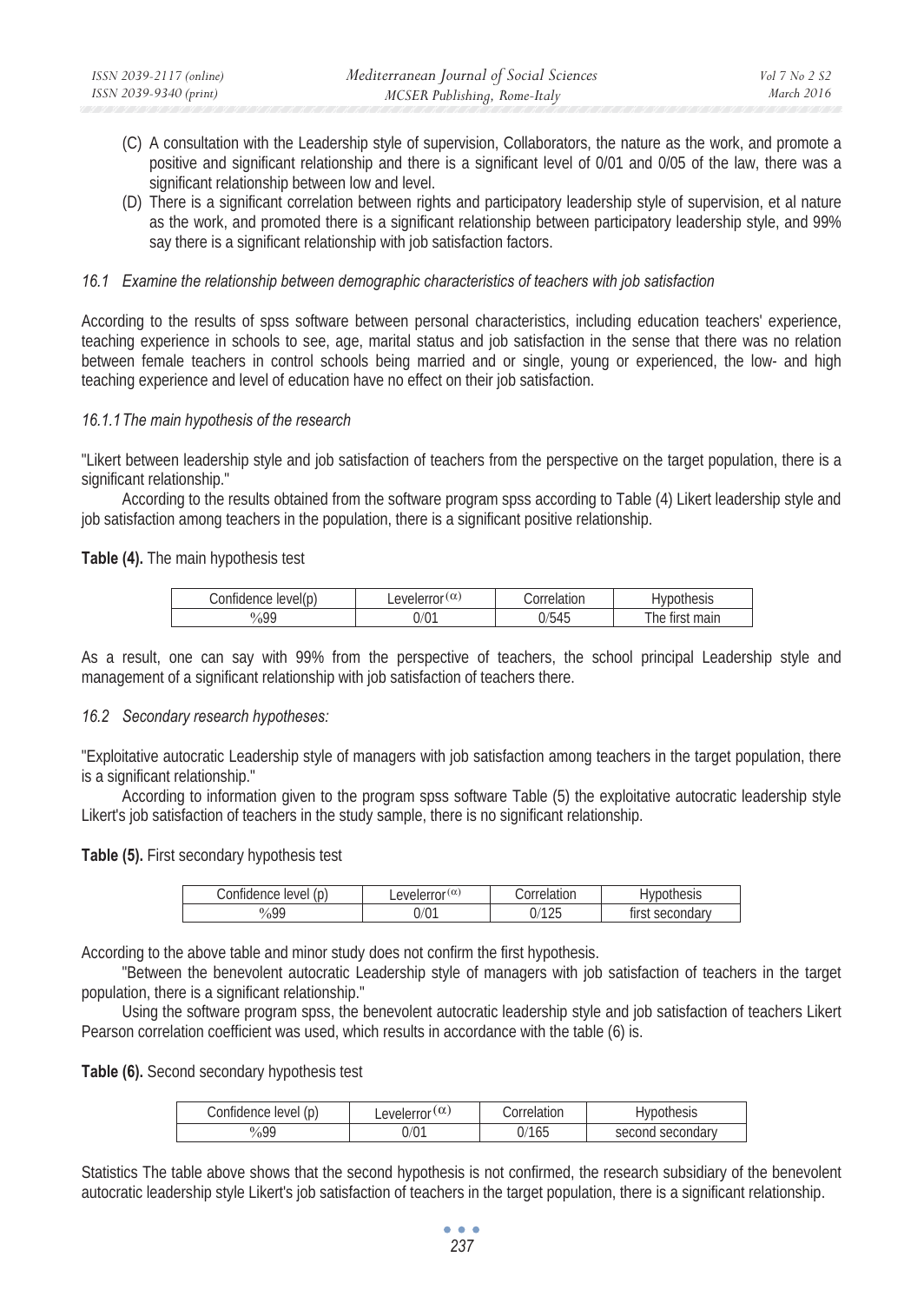"Consultation between managers' Leadership style job satisfaction of teachers in the target population, there is a significant relationship."

The Pearson correlation coefficient obtained by spss software Table (7) of teachers says their job satisfaction and Leadership style advisory except significant positive relationship.

**Table (7).** Third secondary hypothesis test

| ence level (p)<br>Confidencr | rror $^{(\alpha)}$<br>eveleti | elation<br>ا ال | منصطا<br>voinesis<br>$\mathbf{u}$ |
|------------------------------|-------------------------------|-----------------|-----------------------------------|
| $\Omega$<br>077              | 0/01                          | U/50            |                                   |

The third secondary confirmed the hypothesis.

"Participatory leadership style of managers with job satisfaction among teachers in the target population, there is a significant relationship."

The result of spss software in accordance with the table (8) is as follows.

**Table (8).** Fourth secondary hypothesis test

| Confidence level (p) | evelerror $(\alpha)$ | Correlation | <b>Hypothesis</b> |
|----------------------|----------------------|-------------|-------------------|
| %99                  | 0/01                 |             | fourthsecondarv   |

According to the table above, we can say with 99% confidence between Likert participatory leadership style and job satisfaction of teachers in the target population, there is a significant positive relationship between fourth sub-research hypothesis is confirmed.

# **17. Conclusion**

In summary, the results of research hypotheses were as follows:

- The main hypotheses as to the leadership style of Likert's view job satisfaction of teachers in society there is a significant statistical relationship the test was conducted with respect to the Pearson correlation coefficient obtained by SPSS in 0/545 amount is significantly 0/01 and the larger the critical factor. Therefore, the null hypothesis is rejected, and the research hypothesis is that the first hypothesis is confirmed. This means that a significant relationship exists between leadership style and job satisfaction of teachers.
- The first secondary hypothesis minor study that autocratic leadership styles exploitative Likert's satisfaction of teachers in the target population, there was a significant relationship between the results obtained SPSS software as the Pearson correlation coefficient obtained from the coefficient of the critical value is 0/125 to 0/01 error is smaller the research hypothesis is not confirmed the relationship between autocratic leadership style / exploitation Likert's job satisfaction of teachers in the target population there.
- On the second secondary hypothesis benevolent autocratic leadership style, Likert's study says the job satisfaction of teachers in the target population was significant it can be said with regard to the results obtained by Pearson's correlation coefficient 0/165 SPSS software is that it is smaller than the critical factor not confirm this assumption. This means that the relationship between job satisfaction of teacher's autocratic style-exploitation Likert there.
- The third secondary hypothesis premise of research sub-advisory Likert Leadership style and job satisfaction among teachers in the target population, there was a significant relationship, according to results from SPSS, the Pearson correlation coefficient obtained 0/509 and because 0/01 when the error level is larger than the critical factor is the assumption behind the study confirmed the positive relationship between job satisfaction of teachers Likert Leadership style is consultative.
- Suppose fourthsecondary hypothesisstudy that the job satisfaction of teachers in participatory leadership style Likert's target population was significant. That according to results from SPSS software, 0/587 correlation coefficient that is as significant in the larger table is supposed to work 0/01 coefficient confirmed the positive relationship between job satisfaction of teachers in participatory leadership style Likert the target population in the 2014-2015academic year is available.

Overall, this study shows that authoritarian styles - colonial and authoritarian charitable Likert, There are not any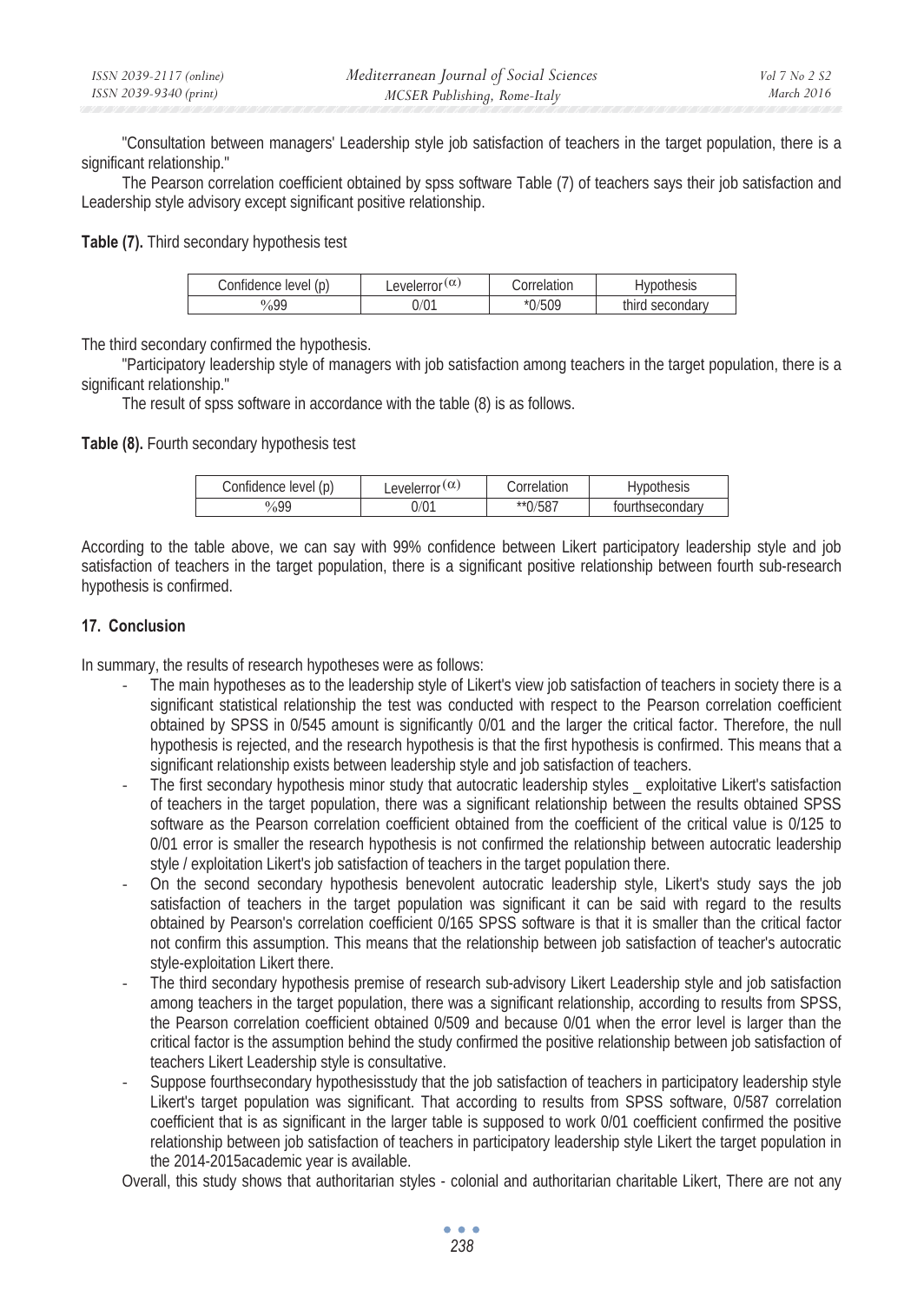| ISSN 2039-2117 (online) | Mediterranean Journal of Social Sciences | Vol 7 No 2 S2 |
|-------------------------|------------------------------------------|---------------|
| ISSN 2039-9340 (print)  | MCSER Publishing, Rome-Italy             | March 2016    |

job satisfaction and style consultation and participation Likert, There are not any job satisfaction and style consultation and participation Likert satisfaction Teachers', there is a significant relationship and this means that the quality of leadership in the different processes throughout an organization such as the method of decision-making, communication, interaction, group members create favorable conditions of work, individual needs and achieve organizational goals and the most significant effect. Therefore, it deserves it is considered as one of the components of job satisfaction into account. The correlation between leadership style and job satisfaction results over the past, such as the Research University of Michigan, Hoy and Myskel is supported by research.

#### *17.1 The other findings from the study*

Other findings included the relationship between each of the Likert leadership styles (autocratic-colonial, authoritarian, benevolent, consultation and participation) with each of job satisfaction factors include (salary, supervisors, colleagues, the nature as the work, and promotion) that the are discussed below.

Rights factors of job satisfaction among only a consultative leadership style, and at a significant level, there is little connection 0/05 and there is a significant relationship to the leadership style of rights and therefore, cannot be influenced by the style of leadership and the reason for this could be due to the same rights education among teachers and the principal of non-interference in the rights of the teachers.

Between job satisfaction and Leadership style of supervision of 1 (authoritarian-exploitation) and light-emitting diodes 2 (authoritarian - benevolent) there is no significant relationship between the leadership style 3 (Advisory) and Leadership style 4 (participatory) positive and significant correlation exist and the correlation coefficient among all the factors of job satisfaction due to participatory leadership style led by a factor of job satisfaction (0/641), which indicates that the most common factors that influence job satisfaction of teachers in the target population directly affected and positive behavior is director.

Collaborator's factor of job satisfaction and Leadership style between 1 and 2 there is no significant relationship and there is a positive significant relationship with Styles 3 and 4 and this means that no matter how consultative and participatory leadership style would be more satisfied collaborators. Between the nature of work of job satisfaction and Leadership style 1, 3 and 4 was significant and only 2 no relationship with Leadership style that the comparison between autocratic leadership style - exploitative autocratic leadership style - can be benevolent autocratic leadership style exploitative nature as the work of the teachers' job satisfaction and further strengthen the feeling of provide more satisfaction.

The Condition factor of job satisfaction and Leadership style 1 and 2 there is no significant relationship and 3 and 4 correlated with Leadership style and there is a direct consultative and participative leadership style is that no matter how working conditions for teachers will be more satisfactory.

Among the professional improvement factor of job satisfaction and Leadership style 1 and 2 there are little correlation and 3 and 4 leadership style and there is a direct correlation, which means that leadership style had a little impact of the promotion of employment of job satisfaction.

Another finding of the study sample included the relationship between the characteristics within the individual (education, experience, teaching experience in schools, control, age and marital status) and job satisfaction of teachers in the target population, which is discussed as follows: Regarding education, there must be said though some studies show a negative relationship between education and job satisfaction because no matter how higher-education level and knowledge level to the population is expected and in the same situation, but less satisfied by the result from this study showed that there was no relationship between the level of education with job satisfaction.

The teaching experience and teaching experience in the control schools, according to information obtained by SPSS no relation was found between job satisfaction and teaching experience.

The relationship between independent variables and the dependent variable age, job satisfaction should be noted that although the results from some studies show that increasing age is on everyone's experiences and this factor makes them a realistic vision to find work, and their expectations were lower and more consistent with the work environment itself, but research suggests no significant relationship between and job satisfaction, there is no age of. Furthermore, single or married teachers are not associated with job satisfaction.

#### **18. Offers**

It is recommended for managers to understand the characteristics, needs, interests and level of maturity and responsibility of their subordinates, and in accordance with their existing organizational circumstances, to